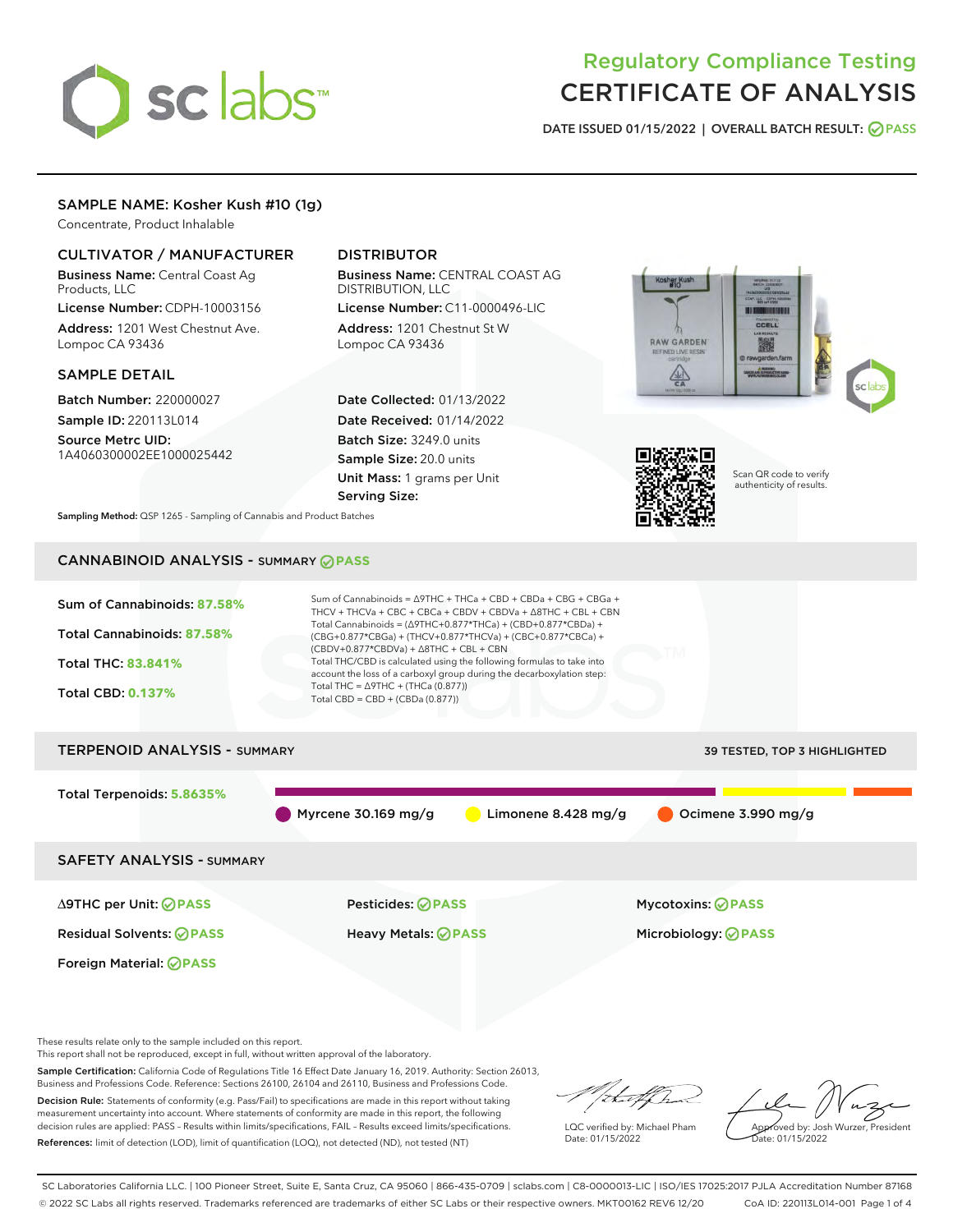



KOSHER KUSH #10 (1G) | DATE ISSUED 01/15/2022 | OVERALL BATCH RESULT: 2 PASS

#### CANNABINOID TEST RESULTS - 01/14/2022 2 PASS

Tested by high-performance liquid chromatography with diode-array detection (HPLC-DAD). **Method:** QSP 1157 - Analysis of Cannabinoids by HPLC-DAD

#### TOTAL CANNABINOIDS: **87.58%**

Total Cannabinoids (Total THC) + (Total CBD) + (Total CBG) + (Total THCV) + (Total CBC) + (Total CBDV) + ∆8THC + CBL + CBN

TOTAL THC: **83.841%** Total THC (∆9THC+0.877\*THCa)

TOTAL CBD: **0.137%**

Total CBD (CBD+0.877\*CBDa)

TOTAL CBG: 2.953% Total CBG (CBG+0.877\*CBGa)

TOTAL THCV: 0.29% Total THCV (THCV+0.877\*THCVa)

TOTAL CBC: ND Total CBC (CBC+0.877\*CBCa)

TOTAL CBDV: ND Total CBDV (CBDV+0.877\*CBDVa)

| <b>COMPOUND</b>  | LOD/LOQ<br>(mg/g)          | <b>MEASUREMENT</b><br><b>UNCERTAINTY</b><br>(mg/g) | <b>RESULT</b><br>(mg/g) | <b>RESULT</b><br>(%) |
|------------------|----------------------------|----------------------------------------------------|-------------------------|----------------------|
| <b>A9THC</b>     | 0.06 / 0.26                | ±28.841                                            | 838.41                  | 83.841               |
| <b>CBG</b>       | 0.06/0.19                  | ±1.163                                             | 29.53                   | 2.953                |
| <b>THCV</b>      | 0.1 / 0.2                  | ±0.14                                              | 2.9                     | 0.29                 |
| <b>CBN</b>       | 0.1 / 0.3                  | ±0.12                                              | 1.9                     | 0.19                 |
| $\triangle$ 8THC | 0.1 / 0.4                  | ±0.14                                              | 1.7                     | 0.17                 |
| <b>CBD</b>       | 0.07/0.29                  | ±0.063                                             | 1.37                    | 0.137                |
| <b>THCa</b>      | 0.05/0.14                  | N/A                                                | <b>ND</b>               | <b>ND</b>            |
| <b>THCVa</b>     | 0.07/0.20                  | N/A                                                | <b>ND</b>               | <b>ND</b>            |
| <b>CBDa</b>      | 0.02/0.19                  | N/A                                                | <b>ND</b>               | <b>ND</b>            |
| <b>CBDV</b>      | 0.04/0.15                  | N/A                                                | <b>ND</b>               | <b>ND</b>            |
| <b>CBDVa</b>     | 0.03/0.53                  | N/A                                                | <b>ND</b>               | <b>ND</b>            |
| <b>CBGa</b>      | 0.1/0.2                    | N/A                                                | <b>ND</b>               | <b>ND</b>            |
| <b>CBL</b>       | 0.06 / 0.24                | N/A                                                | <b>ND</b>               | <b>ND</b>            |
| <b>CBC</b>       | 0.2 / 0.5                  | N/A                                                | <b>ND</b>               | <b>ND</b>            |
| <b>CBCa</b>      | 0.07 / 0.28                | N/A                                                | <b>ND</b>               | <b>ND</b>            |
|                  | <b>SUM OF CANNABINOIDS</b> |                                                    | 875.8 mg/g              | 87.58%               |

#### **UNIT MASS: 1 grams per Unit**

| ∆9THC per Unit                        | 1100 per-package limit | 838.41 mg/unit | <b>PASS</b> |
|---------------------------------------|------------------------|----------------|-------------|
| <b>Total THC per Unit</b>             |                        | 838.41 mg/unit |             |
| <b>CBD</b> per Unit                   |                        | $1.37$ mg/unit |             |
| <b>Total CBD per Unit</b>             |                        | $1.37$ mg/unit |             |
| Sum of Cannabinoids<br>per Unit       |                        | 875.8 mg/unit  |             |
| <b>Total Cannabinoids</b><br>per Unit |                        | 875.8 mg/unit  |             |

#### TERPENOID TEST RESULTS - 01/15/2022

Terpene analysis utilizing gas chromatography-flame ionization detection (GC-FID). **Method:** QSP 1192 - Analysis of Terpenoids by GC-FID

| <b>COMPOUND</b>           | LOD/LOQ<br>(mg/g) | <b>MEASUREMENT</b><br><b>UNCERTAINTY</b><br>(mg/g) | <b>RESULT</b><br>(mg/g)                         | <b>RESULT</b><br>(%) |
|---------------------------|-------------------|----------------------------------------------------|-------------------------------------------------|----------------------|
| <b>Myrcene</b>            | 0.008 / 0.025     | ±0.3892                                            | 30.169                                          | 3.0169               |
| Limonene                  | 0.005 / 0.016     | ±0.1205                                            | 8.428                                           | 0.8428               |
| Ocimene                   | 0.011 / 0.038     | ±0.1281                                            | 3.990                                           | 0.3990               |
| $\beta$ Caryophyllene     | 0.004 / 0.012     | ±0.1397                                            | 3.924                                           | 0.3924               |
| $\alpha$ Pinene           | 0.005 / 0.017     | ±0.0280                                            | 3.261                                           | 0.3261               |
| $\beta$ Pinene            | 0.004 / 0.014     | ±0.0269                                            | 2.341                                           | 0.2341               |
| Linalool                  | 0.009 / 0.032     | ±0.0635                                            | 1.670                                           | 0.1670               |
| Terpinolene               | 0.008 / 0.026     | ±0.0288                                            | 1.406                                           | 0.1406               |
| $\alpha$ Humulene         | 0.009/0.029       | ±0.0282                                            | 0.879                                           | 0.0879               |
| <b>Terpineol</b>          | 0.016 / 0.055     | ±0.0537                                            | 0.875                                           | 0.0875               |
| Fenchol                   | 0.010 / 0.034     | ±0.0175                                            | 0.452                                           | 0.0452               |
| trans- $\beta$ -Farnesene | 0.008 / 0.025     | ±0.0133                                            | 0.376                                           | 0.0376               |
| Camphene                  | 0.005 / 0.015     | ±0.0022                                            | 0.188                                           | 0.0188               |
| Valencene                 | 0.009 / 0.030     | ±0.0092                                            | 0.133                                           | 0.0133               |
| <b>Borneol</b>            | 0.005 / 0.016     | ±0.0044                                            | 0.105                                           | 0.0105               |
| Nerolidol                 | 0.009 / 0.028     | ±0.0047                                            | 0.075                                           | 0.0075               |
| Fenchone                  | 0.009 / 0.028     | ±0.0016                                            | 0.056                                           | 0.0056               |
| $\alpha$ Terpinene        | 0.005 / 0.017     | ±0.0008                                            | 0.053                                           | 0.0053               |
| $\alpha$ Phellandrene     | 0.006 / 0.020     | ±0.0007                                            | 0.052                                           | 0.0052               |
| $\gamma$ Terpinene        | 0.006 / 0.018     | ±0.0009                                            | 0.051                                           | 0.0051               |
| 3 Carene                  | 0.005 / 0.018     | ±0.0006                                            | 0.041                                           | 0.0041               |
| Guaiol                    | 0.009 / 0.030     | ±0.0014                                            | 0.030                                           | 0.0030               |
| $\alpha$ Bisabolol        | 0.008 / 0.026     | ±0.0014                                            | 0.027                                           | 0.0027               |
| Citronellol               | 0.003 / 0.010     | ±0.0010                                            | 0.021                                           | 0.0021               |
| Geraniol                  | 0.002 / 0.007     | ±0.0007                                            | 0.017                                           | 0.0017               |
| Sabinene                  | 0.004 / 0.014     | ±0.0002                                            | 0.015                                           | 0.0015               |
| p-Cymene                  | 0.005 / 0.016     | N/A                                                | <loq< th=""><th><loq< th=""></loq<></th></loq<> | <loq< th=""></loq<>  |
| Sabinene Hydrate          | 0.006 / 0.022     | N/A                                                | <loq< th=""><th><loq< th=""></loq<></th></loq<> | <loq< th=""></loq<>  |
| Nerol                     | 0.003 / 0.011     | N/A                                                | <loq< th=""><th><loq< th=""></loq<></th></loq<> | <loq< th=""></loq<>  |
| Caryophyllene<br>Oxide    | 0.010 / 0.033     | N/A                                                | <loq< th=""><th><loq< th=""></loq<></th></loq<> | <loq< th=""></loq<>  |
| Eucalyptol                | 0.006 / 0.018     | N/A                                                | ND                                              | ND                   |
| (-)-Isopulegol            | 0.005 / 0.016     | N/A                                                | ND                                              | ND                   |
| Camphor                   | 0.006 / 0.019     | N/A                                                | <b>ND</b>                                       | ND                   |
| Isoborneol                | 0.004 / 0.012     | N/A                                                | <b>ND</b>                                       | <b>ND</b>            |
| Menthol                   | 0.008 / 0.025     | N/A                                                | ND                                              | ND                   |
| R-(+)-Pulegone            | 0.003 / 0.011     | N/A                                                | ND                                              | ND                   |
| <b>Geranyl Acetate</b>    | 0.004 / 0.014     | N/A                                                | <b>ND</b>                                       | ND                   |
| $\alpha$ Cedrene          | 0.005 / 0.016     | N/A                                                | ND                                              | ND                   |
| Cedrol                    | 0.008 / 0.027     | N/A                                                | <b>ND</b>                                       | ND                   |
| <b>TOTAL TERPENOIDS</b>   |                   |                                                    | 58.635 mg/g                                     | 5.8635%              |

SC Laboratories California LLC. | 100 Pioneer Street, Suite E, Santa Cruz, CA 95060 | 866-435-0709 | sclabs.com | C8-0000013-LIC | ISO/IES 17025:2017 PJLA Accreditation Number 87168 © 2022 SC Labs all rights reserved. Trademarks referenced are trademarks of either SC Labs or their respective owners. MKT00162 REV6 12/20 CoA ID: 220113L014-001 Page 2 of 4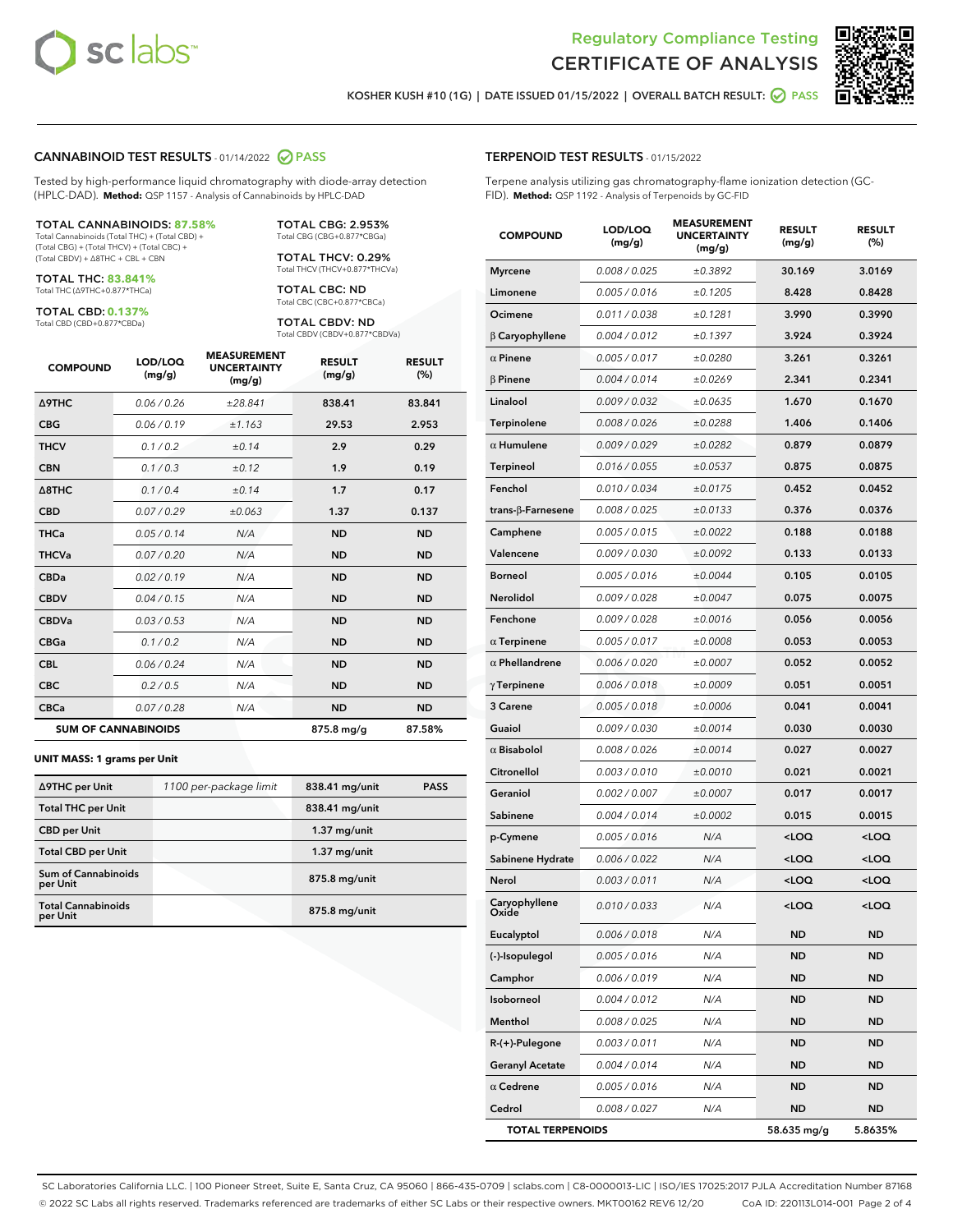



KOSHER KUSH #10 (1G) | DATE ISSUED 01/15/2022 | OVERALL BATCH RESULT: @ PASS

#### CATEGORY 1 PESTICIDE TEST RESULTS - 01/15/2022 2 PASS

Pesticide and plant growth regulator analysis utilizing high-performance liquid chromatography-mass spectrometry (HPLC-MS) or gas chromatography-mass spectrometry (GC-MS). \*GC-MS utilized where indicated. **Method:** QSP 1212 - Analysis of Pesticides and Mycotoxins by LC-MS or QSP 1213 - Analysis of Pesticides by GC-MS

| <b>COMPOUND</b>             | LOD/LOQ<br>$(\mu g/g)$ | <b>ACTION</b><br><b>LIMIT</b><br>$(\mu g/g)$ | <b>MEASUREMENT</b><br><b>UNCERTAINTY</b><br>$(\mu g/g)$ | <b>RESULT</b><br>$(\mu g/g)$ | <b>RESULT</b> |
|-----------------------------|------------------------|----------------------------------------------|---------------------------------------------------------|------------------------------|---------------|
| Aldicarb                    | 0.03 / 0.08            | $\ge$ LOD                                    | N/A                                                     | <b>ND</b>                    | <b>PASS</b>   |
| Carbofuran                  | 0.02/0.05              | $>$ LOD                                      | N/A                                                     | <b>ND</b>                    | <b>PASS</b>   |
| Chlordane*                  | 0.03 / 0.08            | $\ge$ LOD                                    | N/A                                                     | <b>ND</b>                    | <b>PASS</b>   |
| Chlorfenapyr*               | 0.03/0.10              | $\ge$ LOD                                    | N/A                                                     | <b>ND</b>                    | <b>PASS</b>   |
| Chlorpyrifos                | 0.02 / 0.06            | $\ge$ LOD                                    | N/A                                                     | <b>ND</b>                    | <b>PASS</b>   |
| Coumaphos                   | 0.02 / 0.07            | $>$ LOD                                      | N/A                                                     | <b>ND</b>                    | <b>PASS</b>   |
| Daminozide                  | 0.02/0.07              | $\ge$ LOD                                    | N/A                                                     | <b>ND</b>                    | <b>PASS</b>   |
| <b>DDVP</b><br>(Dichlorvos) | 0.03/0.09              | $\ge$ LOD                                    | N/A                                                     | <b>ND</b>                    | <b>PASS</b>   |
| <b>Dimethoate</b>           | 0.03/0.08              | $\ge$ LOD                                    | N/A                                                     | <b>ND</b>                    | <b>PASS</b>   |
| Ethoprop(hos)               | 0.03/0.10              | $\ge$ LOD                                    | N/A                                                     | <b>ND</b>                    | <b>PASS</b>   |
| Etofenprox                  | 0.02/0.06              | $>$ LOD                                      | N/A                                                     | <b>ND</b>                    | <b>PASS</b>   |
| Fenoxycarb                  | 0.03 / 0.08            | $\ge$ LOD                                    | N/A                                                     | <b>ND</b>                    | <b>PASS</b>   |
| Fipronil                    | 0.03 / 0.08            | $>$ LOD                                      | N/A                                                     | <b>ND</b>                    | <b>PASS</b>   |
| Imazalil                    | 0.02 / 0.06            | $\ge$ LOD                                    | N/A                                                     | <b>ND</b>                    | <b>PASS</b>   |
| <b>Methiocarb</b>           | 0.02 / 0.07            | $\ge$ LOD                                    | N/A                                                     | <b>ND</b>                    | <b>PASS</b>   |
| Methyl<br>parathion         | 0.03/0.10              | $\ge$ LOD                                    | N/A                                                     | <b>ND</b>                    | <b>PASS</b>   |
| <b>Mevinphos</b>            | 0.03/0.09              | $>$ LOD                                      | N/A                                                     | <b>ND</b>                    | <b>PASS</b>   |
| Paclobutrazol               | 0.02 / 0.05            | $\ge$ LOD                                    | N/A                                                     | <b>ND</b>                    | <b>PASS</b>   |
| Propoxur                    | 0.03 / 0.09            | $\ge$ LOD                                    | N/A                                                     | <b>ND</b>                    | <b>PASS</b>   |
| Spiroxamine                 | 0.03 / 0.08            | $\ge$ LOD                                    | N/A                                                     | <b>ND</b>                    | <b>PASS</b>   |
| <b>Thiacloprid</b>          | 0.03/0.10              | $\ge$ LOD                                    | N/A                                                     | <b>ND</b>                    | <b>PASS</b>   |

#### CATEGORY 2 PESTICIDE TEST RESULTS - 01/15/2022 @ PASS

| <b>COMPOUND</b>          | LOD/LOO<br>$(\mu g/g)$ | <b>ACTION</b><br>LIMIT<br>$(\mu g/g)$ | <b>MEASUREMENT</b><br><b>UNCERTAINTY</b><br>$(\mu g/g)$ | <b>RESULT</b><br>$(\mu g/g)$ | <b>RESULT</b> |
|--------------------------|------------------------|---------------------------------------|---------------------------------------------------------|------------------------------|---------------|
| Abamectin                | 0.03/0.10              | 0.1                                   | N/A                                                     | <b>ND</b>                    | <b>PASS</b>   |
| Acephate                 | 0.02/0.07              | 0.1                                   | N/A                                                     | <b>ND</b>                    | <b>PASS</b>   |
| Acequinocyl              | 0.02/0.07              | 0.1                                   | N/A                                                     | <b>ND</b>                    | <b>PASS</b>   |
| Acetamiprid              | 0.02/0.05              | 0.1                                   | N/A                                                     | <b>ND</b>                    | <b>PASS</b>   |
| Azoxystrobin             | 0.02/0.07              | 0.1                                   | N/A                                                     | <b>ND</b>                    | <b>PASS</b>   |
| <b>Bifenazate</b>        | 0.01/0.04              | 0.1                                   | N/A                                                     | <b>ND</b>                    | <b>PASS</b>   |
| <b>Bifenthrin</b>        | 0.02/0.05              | 3                                     | N/A                                                     | <b>ND</b>                    | <b>PASS</b>   |
| <b>Boscalid</b>          | 0.03/0.09              | 0.1                                   | N/A                                                     | <b>ND</b>                    | <b>PASS</b>   |
| Captan                   | 0.19/0.57              | 0.7                                   | N/A                                                     | <b>ND</b>                    | <b>PASS</b>   |
| Carbaryl                 | 0.02/0.06              | 0.5                                   | N/A                                                     | <b>ND</b>                    | <b>PASS</b>   |
| Chlorantranilip-<br>role | 0.04/0.12              | 10                                    | N/A                                                     | <b>ND</b>                    | <b>PASS</b>   |
| Clofentezine             | 0.03/0.09              | 0.1                                   | N/A                                                     | <b>ND</b>                    | <b>PASS</b>   |

#### CATEGORY 2 PESTICIDE TEST RESULTS - 01/15/2022 continued

| <b>COMPOUND</b>               | LOD/LOQ<br>$(\mu g/g)$ | <b>ACTION</b><br>LIMIT<br>(µg/g) | <b>MEASUREMENT</b><br><b>UNCERTAINTY</b><br>$(\mu g/g)$ | <b>RESULT</b><br>$(\mu g/g)$ | <b>RESULT</b> |
|-------------------------------|------------------------|----------------------------------|---------------------------------------------------------|------------------------------|---------------|
| Cyfluthrin                    | 0.12 / 0.38            | $\overline{2}$                   | N/A                                                     | <b>ND</b>                    | <b>PASS</b>   |
| Cypermethrin                  | 0.11 / 0.32            | 1                                | N/A                                                     | <b>ND</b>                    | <b>PASS</b>   |
| <b>Diazinon</b>               | 0.02 / 0.05            | 0.1                              | N/A                                                     | <b>ND</b>                    | <b>PASS</b>   |
| Dimethomorph                  | 0.03 / 0.09            | $\overline{2}$                   | N/A                                                     | ND                           | <b>PASS</b>   |
| Etoxazole                     | 0.02 / 0.06            | 0.1                              | N/A                                                     | <b>ND</b>                    | <b>PASS</b>   |
| Fenhexamid                    | 0.03 / 0.09            | 0.1                              | N/A                                                     | <b>ND</b>                    | <b>PASS</b>   |
| Fenpyroximate                 | 0.02 / 0.06            | 0.1                              | N/A                                                     | ND                           | <b>PASS</b>   |
| Flonicamid                    | 0.03 / 0.10            | 0.1                              | N/A                                                     | ND                           | <b>PASS</b>   |
| Fludioxonil                   | 0.03 / 0.10            | 0.1                              | N/A                                                     | <b>ND</b>                    | <b>PASS</b>   |
| Hexythiazox                   | 0.02 / 0.07            | 0.1                              | N/A                                                     | <b>ND</b>                    | <b>PASS</b>   |
| Imidacloprid                  | 0.04 / 0.11            | 5                                | N/A                                                     | <b>ND</b>                    | <b>PASS</b>   |
| Kresoxim-methyl               | 0.02 / 0.07            | 0.1                              | N/A                                                     | <b>ND</b>                    | <b>PASS</b>   |
| <b>Malathion</b>              | 0.03 / 0.09            | 0.5                              | N/A                                                     | ND                           | <b>PASS</b>   |
| Metalaxyl                     | 0.02 / 0.07            | $\overline{c}$                   | N/A                                                     | ND                           | <b>PASS</b>   |
| Methomyl                      | 0.03 / 0.10            | 1                                | N/A                                                     | <b>ND</b>                    | <b>PASS</b>   |
| Myclobutanil                  | 0.03 / 0.09            | 0.1                              | N/A                                                     | ND                           | <b>PASS</b>   |
| Naled                         | 0.02 / 0.07            | 0.1                              | N/A                                                     | <b>ND</b>                    | <b>PASS</b>   |
| Oxamyl                        | 0.04 / 0.11            | 0.5                              | N/A                                                     | ND                           | <b>PASS</b>   |
| Pentachloronitro-<br>benzene* | 0.03 / 0.09            | 0.1                              | N/A                                                     | ND                           | <b>PASS</b>   |
| Permethrin                    | 0.04 / 0.12            | 0.5                              | N/A                                                     | <b>ND</b>                    | <b>PASS</b>   |
| Phosmet                       | 0.03 / 0.10            | 0.1                              | N/A                                                     | ND                           | <b>PASS</b>   |
| Piperonylbu-<br>toxide        | 0.02 / 0.07            | 3                                | N/A                                                     | <b>ND</b>                    | <b>PASS</b>   |
| Prallethrin                   | 0.03 / 0.08            | 0.1                              | N/A                                                     | <b>ND</b>                    | <b>PASS</b>   |
| Propiconazole                 | 0.02 / 0.07            | 0.1                              | N/A                                                     | <b>ND</b>                    | <b>PASS</b>   |
| Pyrethrins                    | 0.04 / 0.12            | 0.5                              | N/A                                                     | ND                           | <b>PASS</b>   |
| Pyridaben                     | 0.02 / 0.07            | 0.1                              | N/A                                                     | <b>ND</b>                    | <b>PASS</b>   |
| Spinetoram                    | 0.02 / 0.07            | 0.1                              | N/A                                                     | <b>ND</b>                    | <b>PASS</b>   |
| Spinosad                      | 0.02 / 0.07            | 0.1                              | N/A                                                     | ND                           | <b>PASS</b>   |
| Spiromesifen                  | 0.02 / 0.05            | 0.1                              | N/A                                                     | <b>ND</b>                    | <b>PASS</b>   |
| Spirotetramat                 | 0.02 / 0.06            | 0.1                              | N/A                                                     | ND                           | <b>PASS</b>   |
| Tebuconazole                  | 0.02 / 0.07            | 0.1                              | N/A                                                     | <b>ND</b>                    | <b>PASS</b>   |
| Thiamethoxam                  | 0.03 / 0.10            | 5                                | N/A                                                     | ND                           | <b>PASS</b>   |
| Trifloxystrobin               | 0.03 / 0.08            | 0.1                              | N/A                                                     | <b>ND</b>                    | <b>PASS</b>   |

SC Laboratories California LLC. | 100 Pioneer Street, Suite E, Santa Cruz, CA 95060 | 866-435-0709 | sclabs.com | C8-0000013-LIC | ISO/IES 17025:2017 PJLA Accreditation Number 87168 © 2022 SC Labs all rights reserved. Trademarks referenced are trademarks of either SC Labs or their respective owners. MKT00162 REV6 12/20 CoA ID: 220113L014-001 Page 3 of 4